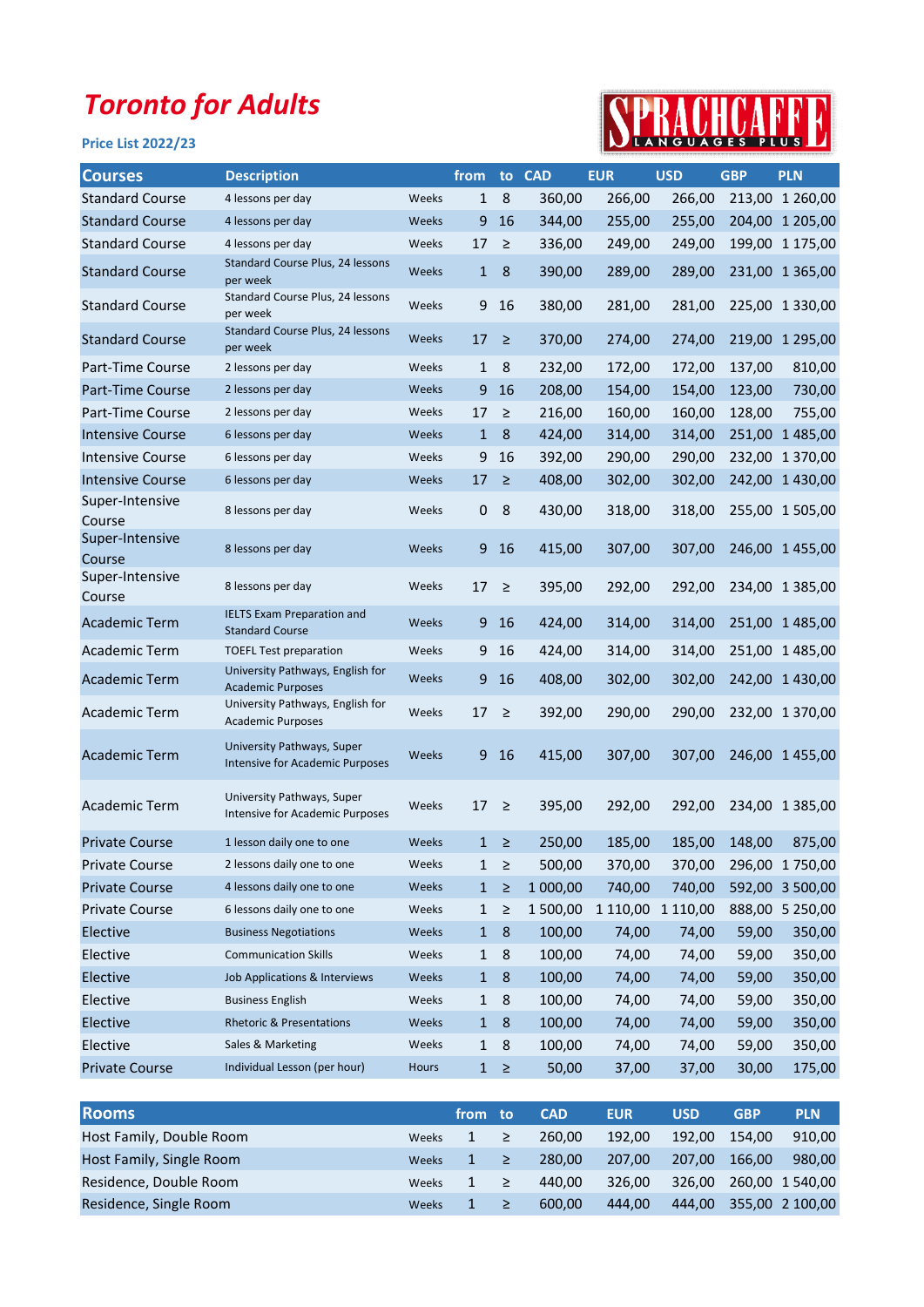| <b>Rooms extra nights</b> |     | from to |        | <b>CAD</b> | <b>EUR</b> | <b>USD</b> | <b>GBP</b> | <b>PLN</b> |
|---------------------------|-----|---------|--------|------------|------------|------------|------------|------------|
| Host Family, Double Room  | Dav |         | $\geq$ | 52.00      | 38.00      | 38.00      | 31.00      | 182.00     |
| Host Family, Single Room  | Dav |         | $\geq$ | 56.00      | 41.00      | 41.00      | 33.00      | 196.00     |
| Residence, Double Room    | Dav |         | $\geq$ | 88.00      | 65.00      | 65.00      | 52.00      | 308.00     |
| Residence, Single Room    | Dav |         |        | 120.00     | 89.00      | 89.00      | 71.00      | 420.00     |

Extra night prices are not including seasonal surcharges and possible catering costs

| <b>Boards</b>     | for Roomtype             |             | <b>CAD</b> | <b>EUR</b> | USD   | <b>GBP</b> | <b>PLN</b> |
|-------------------|--------------------------|-------------|------------|------------|-------|------------|------------|
| <b>Full Board</b> | Host Family, Double Room |             | 20,00      | 15.00      | 15.00 | 12.00      | 70,00      |
| <b>Full Board</b> | Host Family, Single Room |             | 20,00      | 15.00      | 15.00 | 12.00      | 70,00      |
| Half board        | Host Family, Double Room | is included | 0,00       | 0,00       | 0.00  | 0.00       | 0,00       |
| <b>Half board</b> | Host Family, Single Room | is included | 0,00       | 0.00       | 0,00  | 0.00       | 0,00       |

| <b>Boards extra nights</b> |                          |             | <b>CAD</b> | <b>EUR</b> | USD  | <b>GBP</b> | <b>PLN</b> |
|----------------------------|--------------------------|-------------|------------|------------|------|------------|------------|
| <b>Full Board</b>          | Host Family, Double Room |             | 4.00       | 3,00       | 3.00 | 2.00       | 14,00      |
| <b>Full Board</b>          | Host Family, Single Room |             | 4,00       | 3,00       | 3,00 | 2.00       | 14,00      |
| Half board                 | Host Family, Double Room | is included | 0,00       | 0.00       | 0,00 | 0.00       | 0,00       |
| <b>Half board</b>          | Host Family, Single Room | is included | 0,00       | 0.00       | 0,00 | 0.00       | 0,00       |

| <b>Seasonsurcharges</b> |                         | <b>CAD</b> | <b>EUR</b> | <b>USD</b> | <b>GBP</b> | <b>PLN</b> |
|-------------------------|-------------------------|------------|------------|------------|------------|------------|
| Mid Season              | 03/04/2022 - 18/06/2022 | 32.00      | 24.00      | 24.00      | 19.00      | 110.00     |
| High Season             | 19/06/2022 - 20/08/2022 | 60.00      | 44.00      | 44.00      | 36.00      | 210.00     |
| Mid Season              | 21/08/2022 - 17/09/2022 | 32.00      | 24.00      | 24.00      | 19.00      | 110.00     |

| Seasonsurcharges extra nights |                         | <b>CAD</b> | <b>EUR</b> | USD  | <b>GBP</b> | <b>PLN</b> |
|-------------------------------|-------------------------|------------|------------|------|------------|------------|
| Mid Season                    | 03/04/2022 - 18/06/2022 | 6.00       | 5.00       | 5.00 | 4.00       | 22.00      |
| High Season                   | 19/06/2022 - 20/08/2022 | 12.00      | 9.00       | 9.00 | 7.00       | 42.00      |
| Mid Season                    | 21/08/2022 - 17/09/2022 | 6,00       | 5.00       | 5.00 | 4.00       | 22.00      |

| <b>Fees</b>                        | <b>CAD</b> | <b>EUR</b> | <b>USD</b> | <b>GBP</b> | <b>PLN</b> |
|------------------------------------|------------|------------|------------|------------|------------|
| <b>Accommodation Placement Fee</b> | 200.00     | 148.00     | 148.00     | 118.00     | 700.00     |
| <b>Course Enrollment Fee</b>       | 160.00     | 118.00     | 118.00     | 95.00      | 560.00     |
| <b>Registration Fee</b>            | 200.00     | 148.00     | 148.00     | 118.00     | 700.00     |

| <b>Transfers</b>   | <b>Airport/Station</b>                      | <b>CAD</b> | <b>EUR</b> | <b>USD</b> | <b>GBP</b> | <b>PLN</b> |
|--------------------|---------------------------------------------|------------|------------|------------|------------|------------|
| Oneway (Arrival)   | YTZ - Billy Bishop Toronto City Airport     | 90,00      | 67,00      | 67.00      | 53,00      | 315,00     |
| Oneway (Arrival)   | YYZ - Toronto Pearson International Airport | 90,00      | 67,00      | 67.00      | 53,00      | 315.00     |
| Oneway (Departure) | YTZ - Billy Bishop Toronto City Airport     | 85,00      | 63,00      | 63,00      | 50,00      | 300,00     |
| Oneway (Departure) | YYZ - Toronto Pearson International Airport | 85,00      | 63,00      | 63.00      | 50,00      | 300,00     |
| Return             | YTZ - Billy Bishop Toronto City Airport     | 175,00     | 130,00     | 130,00     | 104,00     | 615,00     |
| Return             | YYZ - Toronto Pearson International Airport | 175,00     | 130,00     | 130,00     | 104.00     | 615,00     |